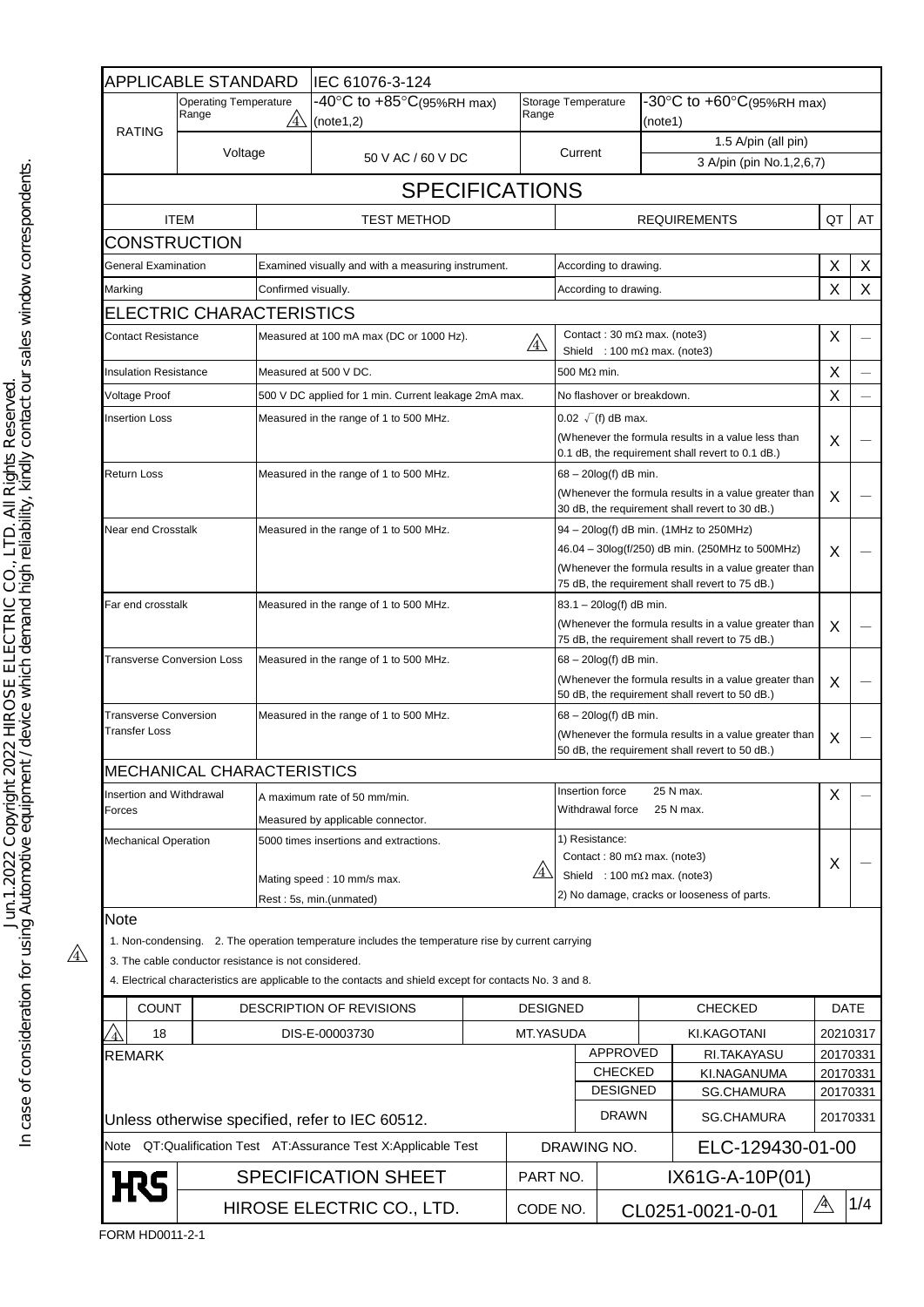|                                                                      |                                           | <b>SPECIFICATIONS</b>                                                                                                                                                                                                                                                                             |              |                                                                                                                                                                                                      |                                                                                                                                                                                                                                                                                                                                                                                                                                                                                                                                                                                                                                                                                                                                                                                                                                                      |    |    |  |
|----------------------------------------------------------------------|-------------------------------------------|---------------------------------------------------------------------------------------------------------------------------------------------------------------------------------------------------------------------------------------------------------------------------------------------------|--------------|------------------------------------------------------------------------------------------------------------------------------------------------------------------------------------------------------|------------------------------------------------------------------------------------------------------------------------------------------------------------------------------------------------------------------------------------------------------------------------------------------------------------------------------------------------------------------------------------------------------------------------------------------------------------------------------------------------------------------------------------------------------------------------------------------------------------------------------------------------------------------------------------------------------------------------------------------------------------------------------------------------------------------------------------------------------|----|----|--|
|                                                                      | <b>ITEM</b>                               | <b>TEST METHOD</b>                                                                                                                                                                                                                                                                                |              |                                                                                                                                                                                                      | <b>REQUIREMENTS</b>                                                                                                                                                                                                                                                                                                                                                                                                                                                                                                                                                                                                                                                                                                                                                                                                                                  | QT | AT |  |
| Vibration ,sinusoidal                                                |                                           | Frequency 10 to 500 Hz<br>$0.35$ mm, 50 m/s <sup>2</sup>                                                                                                                                                                                                                                          | $\mathbb{A}$ |                                                                                                                                                                                                      | 1) No electrical discontinuity of $1\mu s$ . (note4)<br>2) No damage, cracks or looseness of parts.                                                                                                                                                                                                                                                                                                                                                                                                                                                                                                                                                                                                                                                                                                                                                  |    |    |  |
|                                                                      |                                           | 2hrs in each of 3 mutually perpendicular axis.                                                                                                                                                                                                                                                    |              |                                                                                                                                                                                                      |                                                                                                                                                                                                                                                                                                                                                                                                                                                                                                                                                                                                                                                                                                                                                                                                                                                      | X  |    |  |
| <b>Fretting Corrosion</b>                                            |                                           | 490 m/s <sup>2</sup> , 30 times/min at 1000 times.                                                                                                                                                                                                                                                |              |                                                                                                                                                                                                      | 1) No electrical discontinuity of $1\mu s$ . (note4)                                                                                                                                                                                                                                                                                                                                                                                                                                                                                                                                                                                                                                                                                                                                                                                                 |    |    |  |
|                                                                      |                                           | $\mathbb{A}$                                                                                                                                                                                                                                                                                      |              | 2) No damage, cracks or looseness of parts.                                                                                                                                                          | X                                                                                                                                                                                                                                                                                                                                                                                                                                                                                                                                                                                                                                                                                                                                                                                                                                                    |    |    |  |
| Mechanical Shock                                                     |                                           | Subject mated specimens to 300 m/s <sup>2</sup> half-sine shock pulses<br>of 11 milliseconds duration, 3 shocks in both directions of 3<br>mutually perpendicular directions (totally 18 shocks)<br><u>/4\</u>                                                                                    |              | 1) No electrical discontinuity of $1\mu s$ . (note4)<br>2) Resistance:<br>Contact: 80 m $\Omega$ max. (note4)<br>Shield : 100 m $\Omega$ max. (note4)<br>3) No damage, cracks or looseness of parts. |                                                                                                                                                                                                                                                                                                                                                                                                                                                                                                                                                                                                                                                                                                                                                                                                                                                      |    |    |  |
| Effectiveness of the connector<br>coupling device                    |                                           | Applying 80 N force for the mating axis direction in state in<br>fitted with applicable connector.                                                                                                                                                                                                |              |                                                                                                                                                                                                      | No unlocking, damage, cracks or looseness of parts.                                                                                                                                                                                                                                                                                                                                                                                                                                                                                                                                                                                                                                                                                                                                                                                                  |    |    |  |
| Locking device mechanical<br>operations<br><b>Wrenching Strength</b> |                                           | 10000 cycles<br>20 cycles/min max                                                                                                                                                                                                                                                                 |              |                                                                                                                                                                                                      | 1) Insertion and Withdrawal Forces<br>Insertion force<br>25 N max.<br>Withdrawal force<br>25 N max.<br>2) No damage, cracks or looseness of parts.                                                                                                                                                                                                                                                                                                                                                                                                                                                                                                                                                                                                                                                                                                   | Χ  |    |  |
|                                                                      |                                           | Applying 25times of 30 N 1s for 2 axis direction on tip of plug<br>case in state in fitted with applicable connector.                                                                                                                                                                             |              |                                                                                                                                                                                                      | No damage, cracks or looseness of parts.                                                                                                                                                                                                                                                                                                                                                                                                                                                                                                                                                                                                                                                                                                                                                                                                             |    |    |  |
|                                                                      |                                           | ENVIRONMENTAL CHARACTERISTICS                                                                                                                                                                                                                                                                     |              |                                                                                                                                                                                                      |                                                                                                                                                                                                                                                                                                                                                                                                                                                                                                                                                                                                                                                                                                                                                                                                                                                      |    |    |  |
|                                                                      | Rapid Change of Temperature<br>$\angle 4$ | Subject mated specimens to 10 cycles between -55°C and<br>85°C with 30 minutes dwell at temp. extremes and 2 to 3<br>minutes transition between temperatures.                                                                                                                                     | $\mathbb{A}$ | 2) Resistance:                                                                                                                                                                                       | 1) Voltage proof: 500 V DC applied for 1 min.<br>Current leakage 2mA max.<br>No flashover or breakdown.<br>Contact: 80 m $\Omega$ max. (note3)<br>Shield : 100 m $\Omega$ max. (note3)<br>3) Insulation resistance: 500 M $\Omega$ min. (at dry)<br>4) No damage, cracks or looseness of parts.                                                                                                                                                                                                                                                                                                                                                                                                                                                                                                                                                      | X  |    |  |
| Humidity / Temperature<br>Cycling<br>Damp Heat, Steady State         |                                           | Low temperature 25 °C;<br>/4<br>High temperature 65 °C;<br>Cold sub-cycle $-10$ °C;<br>Relative humidity 93 %<br>Duration 10 / each 24 h<br>(IEC 60068-2-38, test Z / AD)<br>Subject mated specimens to a relative humidity of 93 % at a<br>temperature of 40°C during 21 days.<br>$/4\backslash$ |              |                                                                                                                                                                                                      | 1) Voltage proof: 500 V DC applied for 1 min.<br>Current leakage 2mA max.<br>No flashover or breakdown.<br>2) Resistance:<br>Contact: 80 m $\Omega$ max. (note3)<br>Shield : 100 m $\Omega$ max. (note3)<br>3) Insulation resistance: 500 M $\Omega$ min. (at dry)<br>4) Insertion and Withdrawal Forces<br>25 N max.<br>Insertion force<br>Withdrawal force<br>25 N max.<br>5) No damage, cracks or looseness of parts.<br>1) Voltage proof: 500 V DC applied for 1 min.<br>Current leakage 2mA max.<br>No flashover or breakdown.<br>2) Resistance:<br>Contact: 80 m $\Omega$ max. (note3)<br>Shield : 100 m $\Omega$ max. (note3)<br>3) Insulation resistance: 500 M $\Omega$ min. (at dry)<br>4) Insertion and Withdrawal Forces<br>25 N max.<br>Insertion force<br>25 N max.<br>Withdrawal force<br>5) No damage, cracks or looseness of parts. |    |    |  |
|                                                                      |                                           |                                                                                                                                                                                                                                                                                                   |              |                                                                                                                                                                                                      |                                                                                                                                                                                                                                                                                                                                                                                                                                                                                                                                                                                                                                                                                                                                                                                                                                                      |    |    |  |
| <b>H</b> S                                                           |                                           | <b>SPECIFICATION SHEET</b>                                                                                                                                                                                                                                                                        |              | PART NO.<br>IX61G-A-10P(01)                                                                                                                                                                          |                                                                                                                                                                                                                                                                                                                                                                                                                                                                                                                                                                                                                                                                                                                                                                                                                                                      |    |    |  |
|                                                                      | HIROSE ELECTRIC CO., LTD.                 |                                                                                                                                                                                                                                                                                                   |              | CODE NO                                                                                                                                                                                              | Λ<br>CL0251-0021-0-01                                                                                                                                                                                                                                                                                                                                                                                                                                                                                                                                                                                                                                                                                                                                                                                                                                |    |    |  |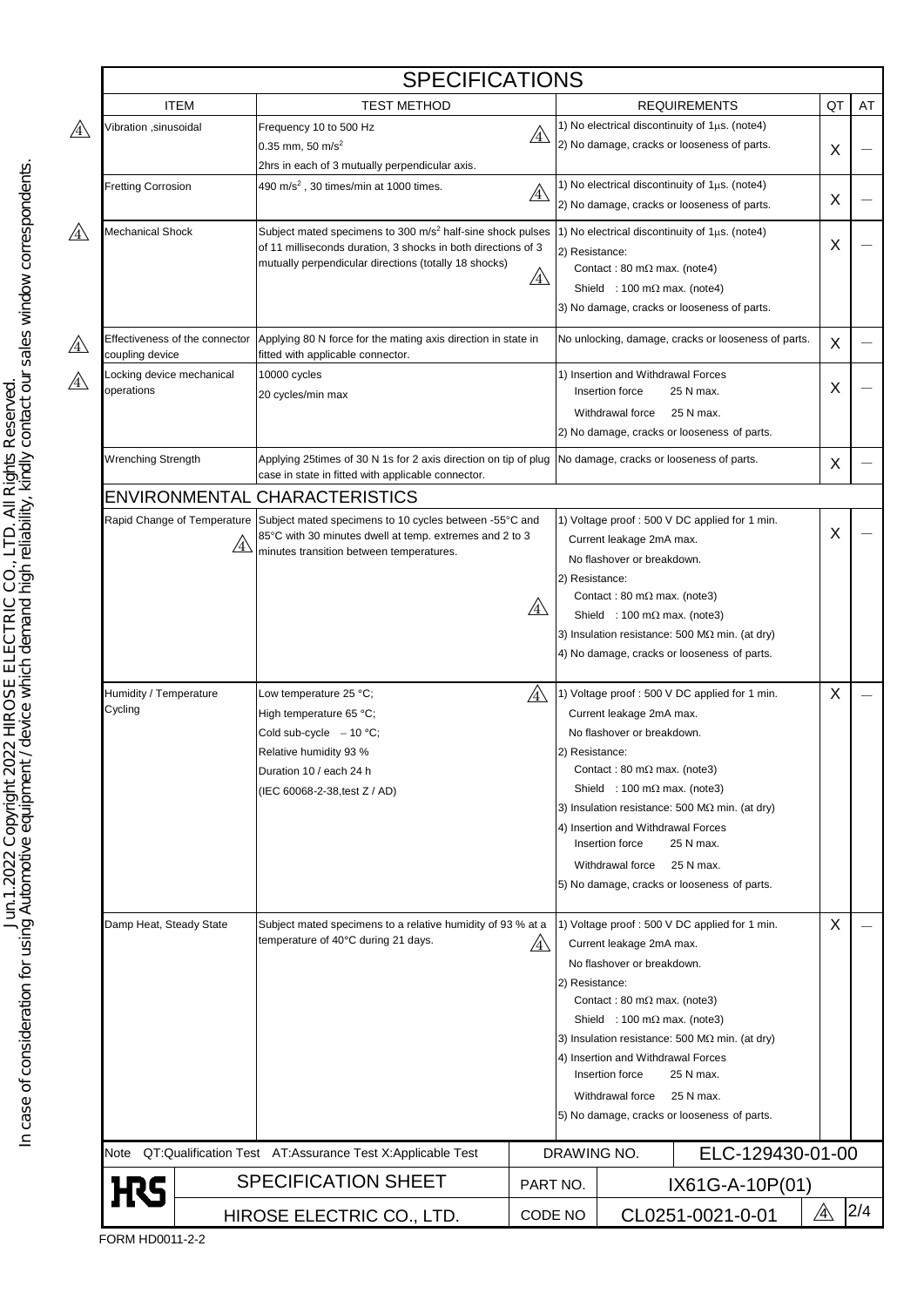| <b>SPECIFICATIONS</b>           |                           |                                                                                                                                                                                                                                                                                            |                                 |                |                                                                                                                                                                                                                    |                                                                                                                                                                                   |    |     |  |  |
|---------------------------------|---------------------------|--------------------------------------------------------------------------------------------------------------------------------------------------------------------------------------------------------------------------------------------------------------------------------------------|---------------------------------|----------------|--------------------------------------------------------------------------------------------------------------------------------------------------------------------------------------------------------------------|-----------------------------------------------------------------------------------------------------------------------------------------------------------------------------------|----|-----|--|--|
|                                 | <b>ITEM</b>               | <b>TEST METHOD</b>                                                                                                                                                                                                                                                                         |                                 |                |                                                                                                                                                                                                                    | <b>REQUIREMENTS</b>                                                                                                                                                               | QT | AT  |  |  |
|                                 |                           | <b>ENVIRONMENTAL CHARACTERISTICS</b>                                                                                                                                                                                                                                                       |                                 |                |                                                                                                                                                                                                                    |                                                                                                                                                                                   |    |     |  |  |
| Dry Heat                        |                           | Subject to +85 $\pm$ 2 °C, 21 days.<br>(mating applicable connector)                                                                                                                                                                                                                       | $\mathbb{A}$                    | 2) Resistance: | Current leakage 2mA max.<br>No flashover or breakdown.<br>Contact: 80 m $\Omega$ max. (note3)<br>Shield : 100 m $\Omega$ max. (note3)<br>4) Insertion and Withdrawal Forces<br>Insertion force<br>Withdrawal force | 1) Voltage proof : 500 V DC applied for 1 min.<br>3) Insulation resistance: 500 M $\Omega$ min. (at dry)<br>25 N max.<br>25 N max.<br>5) No damage, cracks or looseness of parts. | X  |     |  |  |
| Cold                            |                           | Subject to -55 $\pm$ 3 °C, 10 days.<br>(mating applicable connector)                                                                                                                                                                                                                       | /4                              | 2) Resistance: | Current leakage 2mA max.<br>No flashover or breakdown.<br>Contact: 80 m $\Omega$ max. (note3)<br>Shield : 100 m $\Omega$ max. (note3)<br>4) Insertion and Withdrawal Forces<br>Insertion force<br>Withdrawal force | 1) Voltage proof : 500 V DC applied for 1 min.<br>3) Insulation resistance: 500 M $\Omega$ min. (at dry)<br>25 N max.<br>25 N max.<br>5) No damage, cracks or looseness of parts. | X  |     |  |  |
| <b>Corrosion Salt Mist</b>      |                           | Subject to 5 % salt water, $35 \pm 2$ °C, 48h.<br>(leave under unmated condition.)                                                                                                                                                                                                         |                                 |                | No heavy corrosion of contacts.                                                                                                                                                                                    |                                                                                                                                                                                   | X  |     |  |  |
| Mixed Flowing Gas Corrosion     |                           | Test temperature : +25 $\pm$ 1 °C, Relative humidity : 75 $\pm$ 3 %<br>$H_2S: 10 \pm 5$ ppb, $NO_2: 200 \pm 50$ ppb<br>$Cl_2$ : 10±5 ppb, SO <sub>2</sub> : 200±20 ppb<br>Leave the samples for 4 days with mated.<br>The same is performed with unmated samples.<br>(IEC 60512, method 4) | /4\                             | 1) Resistance: | Contact: 80 m $\Omega$ max. (note3)<br>Shield : 100 m $\Omega$ max. (note3)                                                                                                                                        | 2) No damage, cracks or looseness of parts.                                                                                                                                       | X  |     |  |  |
| Solderability                   |                           | Soldering point immersed in solder bath<br>of +245 $\pm$ 3 °C, 3 sec. (using type r flax)                                                                                                                                                                                                  |                                 |                | Solder shall cover minimum of 95 % of<br>the surface being immersed.                                                                                                                                               |                                                                                                                                                                                   | X  |     |  |  |
| Resistance To<br>Soldering Heat |                           | A profile is shown in Fig-1, under 2 cycles.                                                                                                                                                                                                                                               |                                 |                |                                                                                                                                                                                                                    | No deformation or significant looseness of contacts.                                                                                                                              | X  |     |  |  |
|                                 |                           |                                                                                                                                                                                                                                                                                            |                                 |                |                                                                                                                                                                                                                    |                                                                                                                                                                                   |    |     |  |  |
|                                 |                           | Note QT:Qualification Test AT:Assurance Test X:Applicable Test                                                                                                                                                                                                                             | ELC-129430-01-00<br>DRAWING NO. |                |                                                                                                                                                                                                                    |                                                                                                                                                                                   |    |     |  |  |
| <b>H</b> S                      |                           | <b>SPECIFICATION SHEET</b>                                                                                                                                                                                                                                                                 | PART NO.                        |                | IX61G-A-10P(01)                                                                                                                                                                                                    |                                                                                                                                                                                   |    |     |  |  |
|                                 | HIROSE ELECTRIC CO., LTD. |                                                                                                                                                                                                                                                                                            |                                 | CODE NO        | ⚠<br>CL0251-0021-0-01                                                                                                                                                                                              |                                                                                                                                                                                   |    | 3/4 |  |  |

In case of consideration for using Automotive equipment / device which demand high reliability, kindly contact our sales window correspondents.<br>In case of consideration for using Automotive equipment / device which demand In case of consideration for using Automotive equipment / device which demand high reliability, kindly contact our sales window correspondents.Jun.1.2022 Copyright 2022 HIROSE ELECTRIC CO., LTD. All Rights Reserved.